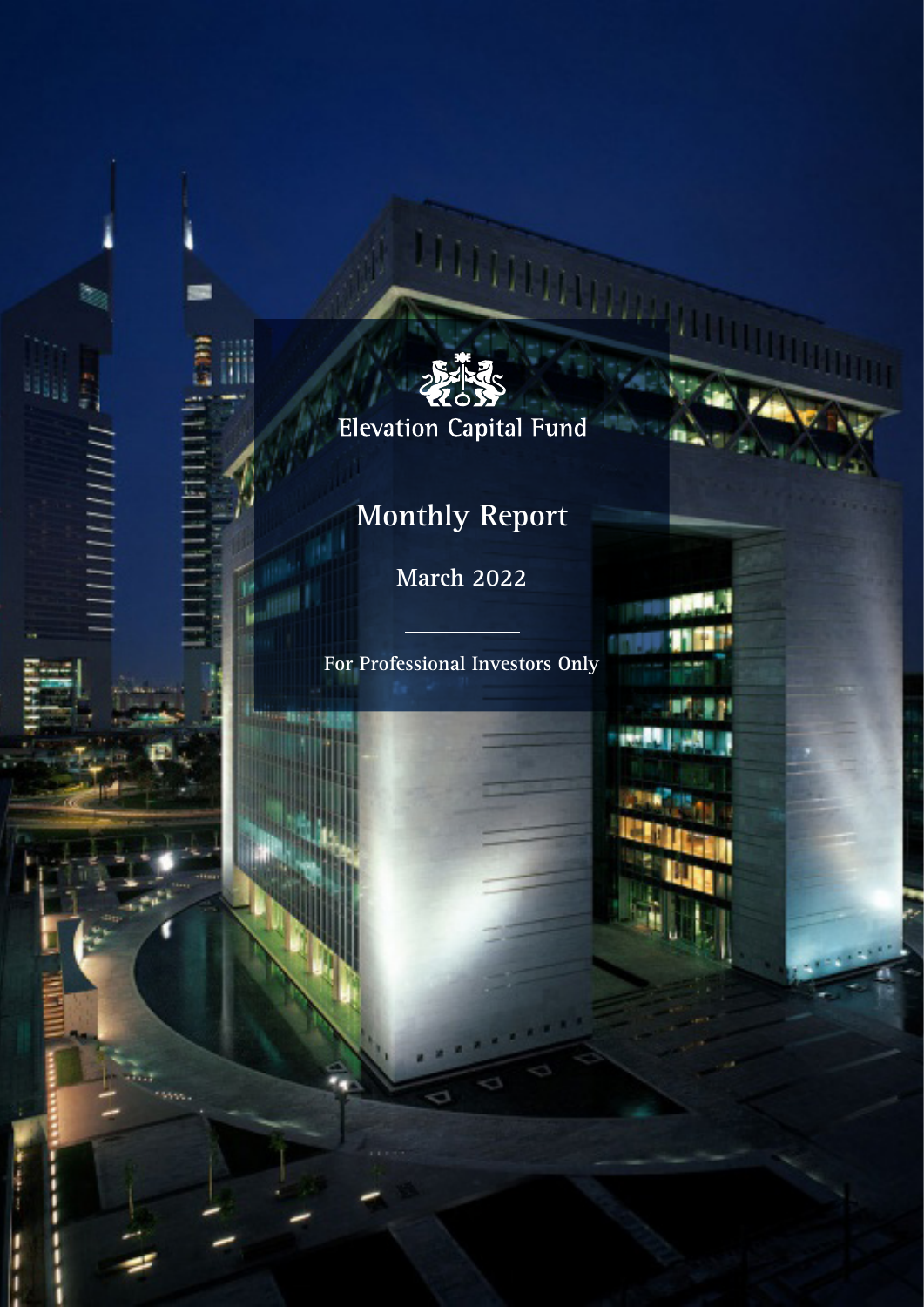## Elevation Strategy Description

This strategy covers the highest volume equities, bonds, currencies and commodity futures and spot FX pairs. It automatically scans for and selects the best trades meeting our criteria for multiple timeframes (from 15 mins to 1 month). Our risk management, which uses predetermined caps and moderate use of leverage, is designed to deliver an attractive return with controlled risk and low equity drawdown. Before placing an identified trade, it evaluates if correlated trades are already live and will not allow over concentrated risk exposure to similar profile of trades. All trades are placed with risk management in place in terms of size and stop-loss and take-profit limit orders. Overall strategy leverage and liquidity (usually 50% max) and maximum number of active positions (4 to 5) are enforced and 90% of trading days finish with a flat trading book (minimising overnight risk).

## Monthly Commentary

### **Macro Economic / Geopolitical**

Inflation continues to spike higher everywhere, driven by higher commodity prices across the board and that has triggered monetary authorities to start tightening. The major question is if this inflation is transitory, due to post covid-19 imbalances and supply chain disruption or more persistent due to supply shocks driven by sanctions on Russia and loss of access to Ukrainian production. The Ukraine crisis and western sanctions on Russia are unprecedented in scale with freezing of Russian assets including central bank reserves and the removal of most Russian banks from the SWIFT global payments system, will have many effects both intentional and unintentional, both in factory input costs and energy supply. The US inflation report put the headline year on year at 7.9%, and this number is probably yet to feel the full effect. Eurozone inflation is close behind at 7.5% up from 5.9%. Food inflation

and its consequences are the one to keep an eye on as both the loss of Russia / Ukrainian wheat production and the supply of fertiliser are set to hamper world wide agricultural production. Already some countries are seeing public protests at the price rises.

#### **Markets**

The month started with high levels of uncertainty due to the conflict in Ukraine. The Fed tightened in March, the first since before the covid crisis. This possibly signals that this was already decided ahead of events in Ukraine as the 7.9% (and 6.4% ex Energy and Food) US inflation report meant that existing inflation due to the covid supply imbalances. The Fed's rhetoric has also shifted from 'transitory' to 'stubborn' inflation. So with 6 more rate rises implied and with the yield curve flattening it is hard to see major asset classes like stocks and bonds doing well until the market can see

**Net Returns** Mar 2022 **0.68%** YTD 2022 **2.48%** Last 12 Months Total Return 18.47% (Elevation Tech AATS)

**Mar 2022 Highlights** Max Drawdown **0.97%** Sharpe Ratio **2.00** Standard Deviation **0.46%**

> the light at the end of the 'rate tightening' tunnel. The US 2Y/10Y treasury yield spread narrowed from 150bps to 4bps at time of writing, which if thisturns negative a recession normally follows within the next 2 years. The SP500 staged a recovery from the lows of February, mainly as value and cyclicals became in focus along with utilities and energy stocks.

### **Our Performance**

Our AATS delivered a net return of 0.68% for the month. The big picture geo-political and the markets are at a crossroads, which can lead to mixed signals and increased volatility which are not ideal. Our monthly Sharpe ratio is 2.0 which is 2 units of return for every 1 unit of volatility risk. This gives us a positive risk/ reward profile and a 1st quarter performance of 2.48%.

Historical Monthly Return of the AATS employed in this strategy Elevation Technologies\*.

| <b>Returns</b> | Jan   | Feb   | Mar      | Apr   | May   | Jun       | Jul   | Aug      | Sep      | Oct       | <b>Nov</b> | Dec   | <b>YTD</b> |
|----------------|-------|-------|----------|-------|-------|-----------|-------|----------|----------|-----------|------------|-------|------------|
| 2022           | 0.99% | 0.81% | $0.68\%$ |       |       |           |       |          |          |           |            |       | 2.48%      |
| 2021           | 3.46% | 2.16% | 1.49%    | 2.76% | 2.20% | 2.92%     | 1.35% | 1.27%    | 1.26%    | $-0.29\%$ | 1.88%      | 2.64% | 23.10%     |
| 2020           | 0.74% | 4.28% | $3.04\%$ | 1.45% | 3.19% | 1.91%     | 4.89% | 2.85%    | 1.50%    | 5.82%     | 1.64%      | 1.62% | 32.93%     |
| 2019           | 4.47% | 2.84% | $4.03\%$ | 2.54% | 2.91% | $-2.57\%$ | 2.95% | $0.94\%$ | 1.40%    | $-1.31\%$ | 1.99%      | 1.04% | 21.23%     |
| 2018           | 0.57% | 2.91% | $-0.57%$ | 3.71% | 0.27% | 1.87%     | 0.59% | 2.49%    | $0.04\%$ | 1.02%     | $-0.12\%$  | 1.37% | 14.15%     |
| 2017           | 9.47% | 5.84% | $4.03\%$ | 1.54% | 1.91% | 1.61%     | 1.57% | 0.71%    | 0.04%    | 0.16%     | 1.22%      | 1.25% | 29.35%     |

\*the performance history of the AATS predates the inception of ECF, i.e. going back to 2017.